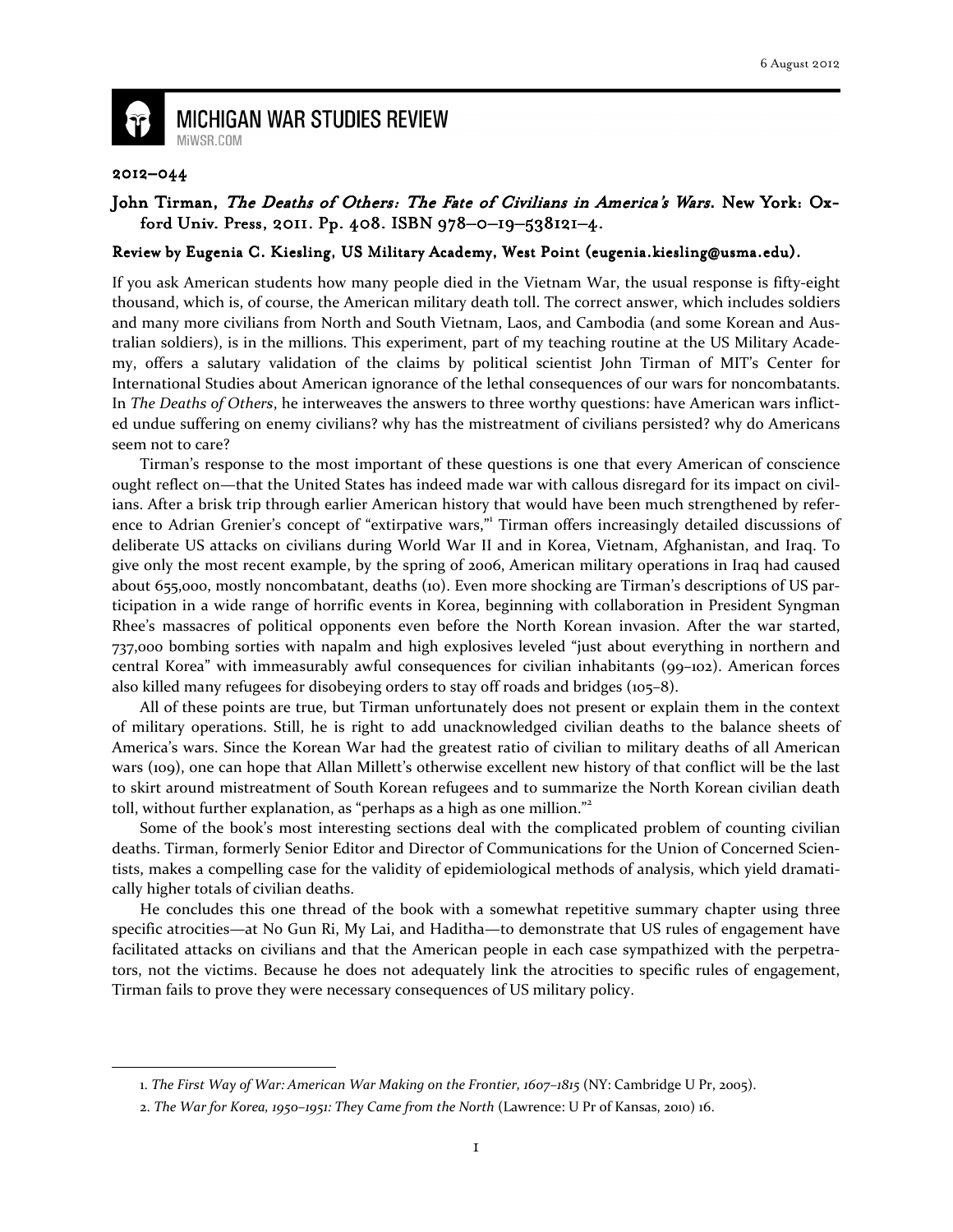The book's second thread explains American willingness to make war on civilians, by combining Richard Slotkin's theory of the American frontier<sup>3</sup> with US commitment to a policy of "rollback." Having first cleared their own soil of competitors, Americans then killed foreign civilians in order to liberate the world from communism (and later from the forces of tyranny or terrorism) without much considering whether those suffering under undesirable regimes actually desired liberation, especially when achieved by "massive air power or invasion" (78). Quoting Bruce Cumings,<sup>4</sup> Tirman connects the rollback policy with both the ideology of the frontier and the capitalist drive for raw materials (78). Indeed, he writes, one of the three pathologies that vitiated US intervention in Afghanistan "was coping with the active remnants of 'rollback'—the Reagan Doctrine's religious warriors, weapons, and Pakistani intrigue" (284).

We read more here on the issue of US entry into wars than on the book's ostensible subject, the wartime fate of civilians. Even a card-carrying left-wing ideologue must admit that Tirman's evocation of the frontier myth reduces complex US foreign policy to cowboys and Indians. It is unfair, for example, to write of President McKinley's negotiating with Spain to secure a peaceful settlement over Cuba in 1898 that "For McKinley, the decision to go to war and the lure of overseas expansion were fortuitously wedded" (41). Tirman reveals his shallow understanding of Cold War politics when he observes that "the Republican Party, oddly, was all over the map" (113) on the Korean War. That a party containing so many different constituents (Tirman himself identifies isolationists, "right wing" anti-appeasers, and "fiscal hawks") lacked a consistent position on the Korean War is odd only to someone convinced that rollback was the monolithic goal of American Cold War foreign policy.

Tirman rightly charges the United States with callously contemplating the use of nuclear weapons against Korean and Chinese targets, but acknowledges their role in the Cold War world only in a single paragraph (66–67). Americans were frightened as well as belligerent, and rollback's advocates took the Soviet threat seriously enough to plan to sacrifice the lives of Americans—many of whom preferred to be dead rather than red. The first two threads of Tirman's argument cannot be separated: the frontier mentality that drove America to wage wars explains its behavior during them. But many readers will embrace the first thread while dismissing Tirman's theory of the origins of war<sup>5</sup> as a distracting caricature of US foreign policy. His potted American history does not satisfactorily account for the killing of German, Japanese, and (often overlooked) Italian civilians in World War II. Even those who reject "Cowboys and Indians" foreign policy have shared the nearly universal American disregard for noncombatant casualties.

The general acceptance of civilian deaths constitutes the book's third thread. Tirman trenchantly observes that in the trajectory of American public opinion during major wars since World War II—patriotic enthusiasm followed by disillusionment and then demands for a rapid end to US involvement—revulsion against the methods of US troops or the resulting civilian deaths (337–38) has never been a significant factor. Indeed, poignant pages here describe the hostility directed at soldiers who testified to acts of violence against civilians in Vietnam (176–81).

 Tirman's explanation for this troubling American indifference to the suffering of others has three components: racism, the frontier myth, and psychological aversion. Though part of the story, racism has in fact been "central to every modern empire" (344) and cannot explain American lack of concern for civilian deaths in the Soviet Union, "a white nation with strong Christian roots" (349). Tirman prefers to highlight the influence of "the frontier myth" with its intrinsic notion of US exceptionalism. Again following Slotkin's Gunfighter Nation, he reasons that Americans are violent because they see themselves as engaged in a righteous struggle against outward threats and inner weakness (351–51). Earlier generations proved their moral

<sup>3.</sup> See Regeneration through Violence: The Mythology of the American Frontier, 1600–1860 (1974; rpt. Norman: U Okla Pr, 2000); The Fatal Environment: The Myth of the Frontier in the Age of Industrialization, 1800–1890 (1985; rpt. Norman: U Okla Pr, 1998); Gunfighter Nation: The Myth of the Frontier in Twentieth-Century America (1992; rpt. Norman: U Okla Pr, 1998).

<sup>4.</sup> The Origins of the Korean War, vol. 2 (Princeton: Princeton U Pr, 1991) 30.

<sup>5.</sup> Rooted in his education during the 1970s under the mentorship of Howard Zinn, Alasdair MacIntyre, and Frances Fox Piven at Boston University.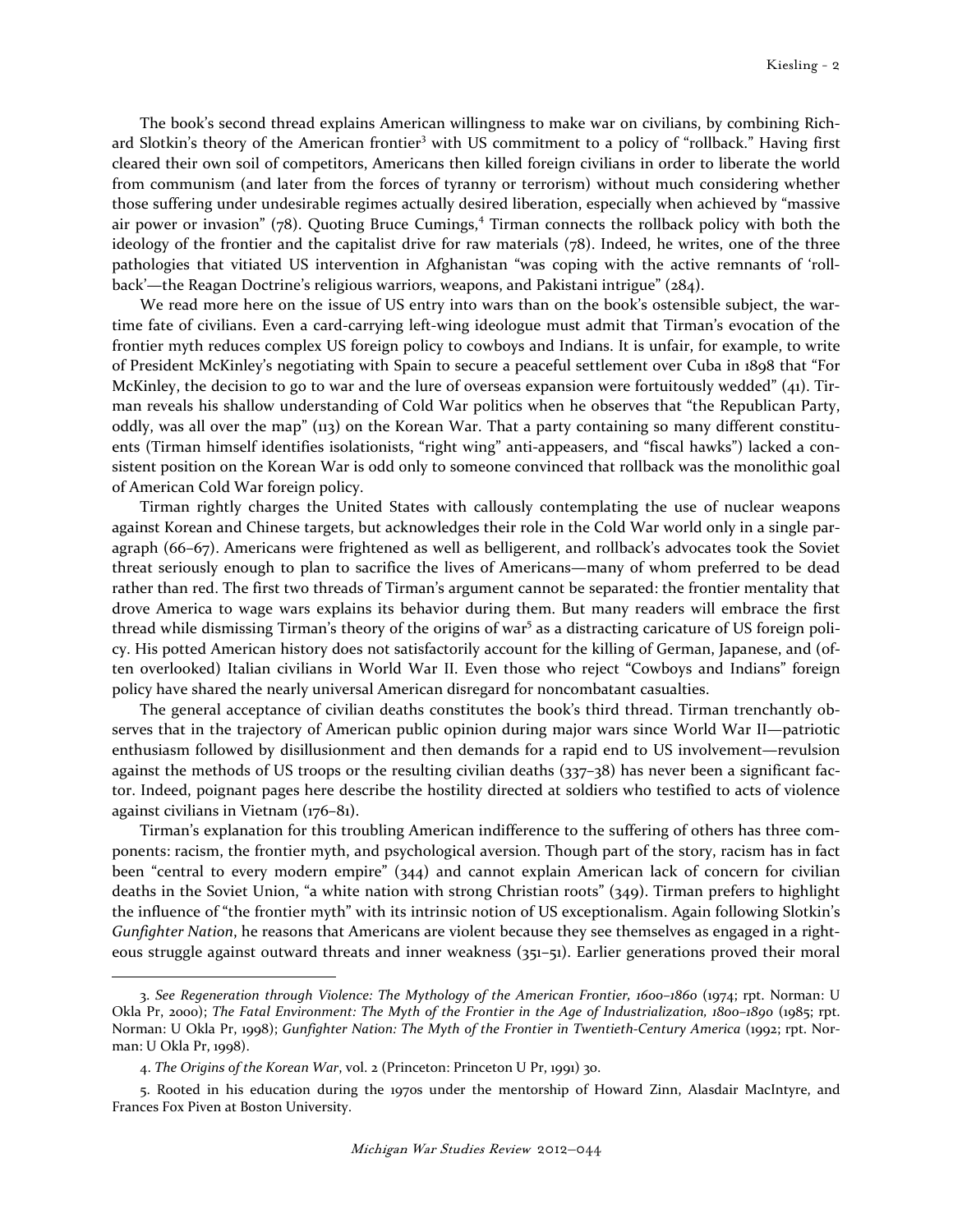worth by the conquest of the frontier; since World War II, communists and terrorists have replaced Native Americans as targets in the process of, in Slotkin's words, national "regeneration through violence."

The native populations, then, whether friend or foe, are bit players in this drama and scarcely of concern: the applied violence is not about them, in the American view, but about us—our ability and our willingness to stop or reverse communism or Islamic fundamentalism, the costs of doing so (in U.S. blood and treasure), the lessons we will teach the rest of the cowering world, and our own sense of self-worth. If large numbers of civilians die, that is a moral debt on the ledger of the North Koreans and Chinese, the North Vietnamese, and the Muslim jihadists, since the United States is reacting to their provocations. (354)

 But there is something facile about Tirman's movement from the western movie archetype, where conflicts are "always resolved by a 'singular act of violence'"  $(121)$ ,  $6$  to a willingness to use the atomic bomb to end the war in Korea. For one thing, the classic westerns are always ambivalent about violence. As Shane puts it "There's no living with a killing."<sup>7</sup>

 Tirman's psychological explanation of American insensitivity to the pain of others rests on Melvin J. Lerner's "Just World" hypothesis:<sup>8</sup> that is, people structure their understanding of events to make their world seem as orderly and fair as possible, editing out evidence that suffering may be random or undeserved.

 Such factors, in Tirman's view, foster a tendency to blame civilian victims and reinforce the identification of the behavior he explains as distinctively American (357–58). He may be content to address the narrow question "Why do Americans ignore the fate of civilians in their wars?" but a broader perspective might bring more useful answers. What if Americans are less exceptional than they like to think? How would he account for the Allied blockade of Germany in World War I, a calculated campaign against civilians that caused 763,000 German to die of malnutrition?<sup>9</sup>

 Given Britain's central role in the starvation of Germany, it is ironic that Tirman cites British sources to criticize US methods and, in general, attributes to Europeans a more civilized attitude toward warfare (see 98, for example, on Korea). Such comparisons distort centuries of European history. That Western Europeans today would not countenance the level of violence that US forces inflict on civilians might best be explained by the notion of "differential contemporaneousness,"<sup>10</sup> which posits that industrialization did not affect the various regions Europe uniformly or simultaneously. In the nineteenth century, the military "modernizing" effect of the American Civil War led the United States to share with Europe a common vision of wartime violence. Thereafter, the ineffable horrors of 1914–45 and the bloody embarrassments of decolonization (during which Europeans showed their own callousness toward the deaths of others) separated Europeans and Americans into different time zones.

 Tirman does not strengthen his case by finding a damning interpretation of every American action. For example, he misremembers "a memorable phrase"—Gen. Tommy Franks's "we don't do body counts"—as referring to civilian rather than Al Qaeda and Taliban casualties (316).<sup>11</sup> Franks's tone reflected frustration at Operation Anaconda's failure to produce the body that mattered most—Osama bin Ladin's—as well as un-

<sup>6</sup> Quoting Slotkin, Gunfighter Nation, 152.

<sup>7.</sup> Shane, dir. George Stevens (Paramount 1953), based on the novel of the same name by Jack Schaefer (Boston: Houghton Mifflin, 1949). For a discussion of the western film as evidence for American attitudes towards violence, read Will Wright, Sixguns and Society: A Structural Study of the Western (Berkeley: U Cal Pr, 1977).

<sup>8.</sup> See The Belief in a Just World: A Fundamental Delusion (NY: Plenum Pr, 1980).

<sup>9.</sup> See C. Paul Vincent, The Politics of Hunger: The Allied Blockade of Germany, 1915–1919 (Athens: Ohio U Pr, 1985) 145.

<sup>10.</sup> See Sidney Pollard, Peaceful Conquest: The Industrialization of Europe, 1760–1970 (NY: Oxford U Pr, 1981) 184–85; James J. Sheehan explores Europe's disavowal of war since 1945 in Where Have All the Soldiers Gone: The Transformation of Modern Europe (NY: Houghton Mifflin Harcourt, 2008).

<sup>11.</sup> Cf. Edward Epstein, "Success in Afghan War Hard to Gauge," San Francisco Chronicle (23 Mar 2002) – www.miwsr.com/rd/1208.htm .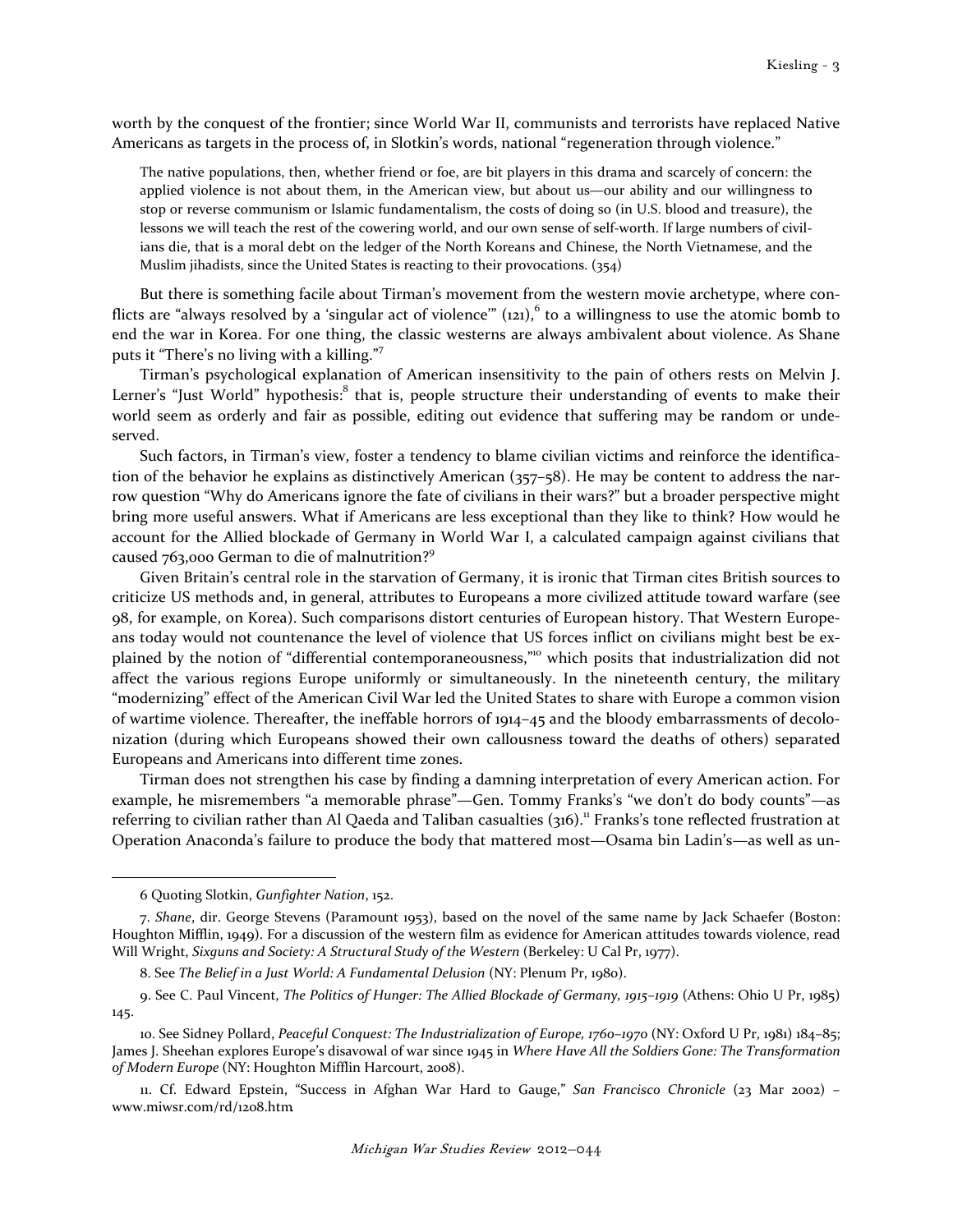ease with a metric thoroughly discredited in Vietnam. Whatever the general thought about civilian deaths, Tirman's juxtaposition of "we don't do body counts" with the crusade of activist and aid worker Marla Ruzicka<sup>12</sup> to count civilian deaths in Iraq is misleading.

More generally, while Tirman exonerates "the individual soldier, marine, sailor, or airman" as the product of "acculturation, training, vulnerability, and command" (15), he downplays the intensity of the struggle of many combatants with the very issues he addresses: specifically, the contradictions between ideals and practice, law and circumstance, and discourse and reality. Soldiers naturally value their own safety above that of enemy civilians. Just as frightened countries go to war unnecessarily, frightened soldiers spray munitions where they should not. Every army has its share of moral cretins, fools, and psychopaths as well as far greater numbers of decent people trapped in fundamentally indecent situations.

Military leaders have not been forthcoming about civilian casualties, and Americans have not wanted to know. These are not morally admirable positions, but, at least on the soldiers' side, reticence may stem from moral qualms. The Duc de La Rochefoucauld reminds us that "hypocrisy is the homage vice owes to virtue" (Maxim 218), and we would not, presumably, prefer an army that reveled in carnage.

All military historians should read Tirman's account of American war-making, but one wishes he himself had read more military history and eliminated the sorts of errors that can discredit an important book. Tirman does not much concern himself with the motives of soldiers or their efforts to mitigate war's horror. He does not know, for example, that the chemical weapons he describes as one of the "great scourges" of World War I (52) caused only a tiny percentage of Great War deaths and, for many postwar theorists, constituted a more humane alternative to high explosives. The World War II Allied bombing campaigns against German and Japanese civilians had their doctrinal origins in the notion that precise attacks on selected economic and industrial "bottlenecks" would spare military and civilian lives alike. The actual results of this "surgical" approach to warfare were appalling, but the predictable consequences of an Axis victory facilitated cognitive dissonance.

 It would have been easy for Tirman to learn that the My Lai massacre was not the only US atrocity in Vietnam that resulted in prosecution (301).<sup>13</sup> Tirman is not to blame for the regrettable title of the great historian Russell Weigley's ill-conceived chapter "A Strategy of Annihilation: U.S. Grant and the American Civil War," but it is unfortunate that he puts so much weight on a book that misconstrues both Grant's strategy and Hans Delbrück's concept of Niederwerfungsstrategie (annihilation-strategy)  $(32)$ .<sup>14</sup> West Point cadets learn that "annihilation" is one of three "forms of strategy" and better historians than Tirman have ignored actual military practice and written as if generals seeking rapid battlefield victories intended to annihilate enemy populations. Still, "annihilation doctrine" (313) is neither an accurate nor a useful description of how the United States makes war.

 Tirman also unreflectively discriminates between wars fought with some effort to maintain noncombatant immunity and "total wars," which make no distinction between soldiers and civilians. However, his confusion over the status of the American Civil War, which "most historians depict as a 'total war' but is not a total war in the more recent definition" (32) suggests he has not thought through the implications of the distinction. World War II was a "total war" (52), involving the deaths of "hundreds of thousands<sup>15</sup> of innocent civilians" (56). But Tirman's conception of total war as one in which belligerents deny noncombatant immunity—and civilian participants in the war economy may be no more innocent than conscripted cannon fodder—jeopardizes the very epistemological basis of his whole project. If twentieth-century war is to-

<sup>12.</sup> She founded the Campaign for Innocent Victims in Conflict in 2003 and was herself killed in a suicide car bombing near Baghdad in 2005.

<sup>13.</sup> Or to have cited S.L.A. Marshall's Men against Fire (1947; rpt. Norman: U Okla Pr, 2000) rather than referring vaguely to "a famous study" (15).

<sup>14.</sup> Weigley, The American Way of War: A History of United States Military Strategy and Policy (NY: Macmillan, 1973). Tirman cites chapter 7 and none of the later literature on Weigley's use of the term "annihilation."

<sup>15.</sup> A gross understatement: scores of millions is more like it.